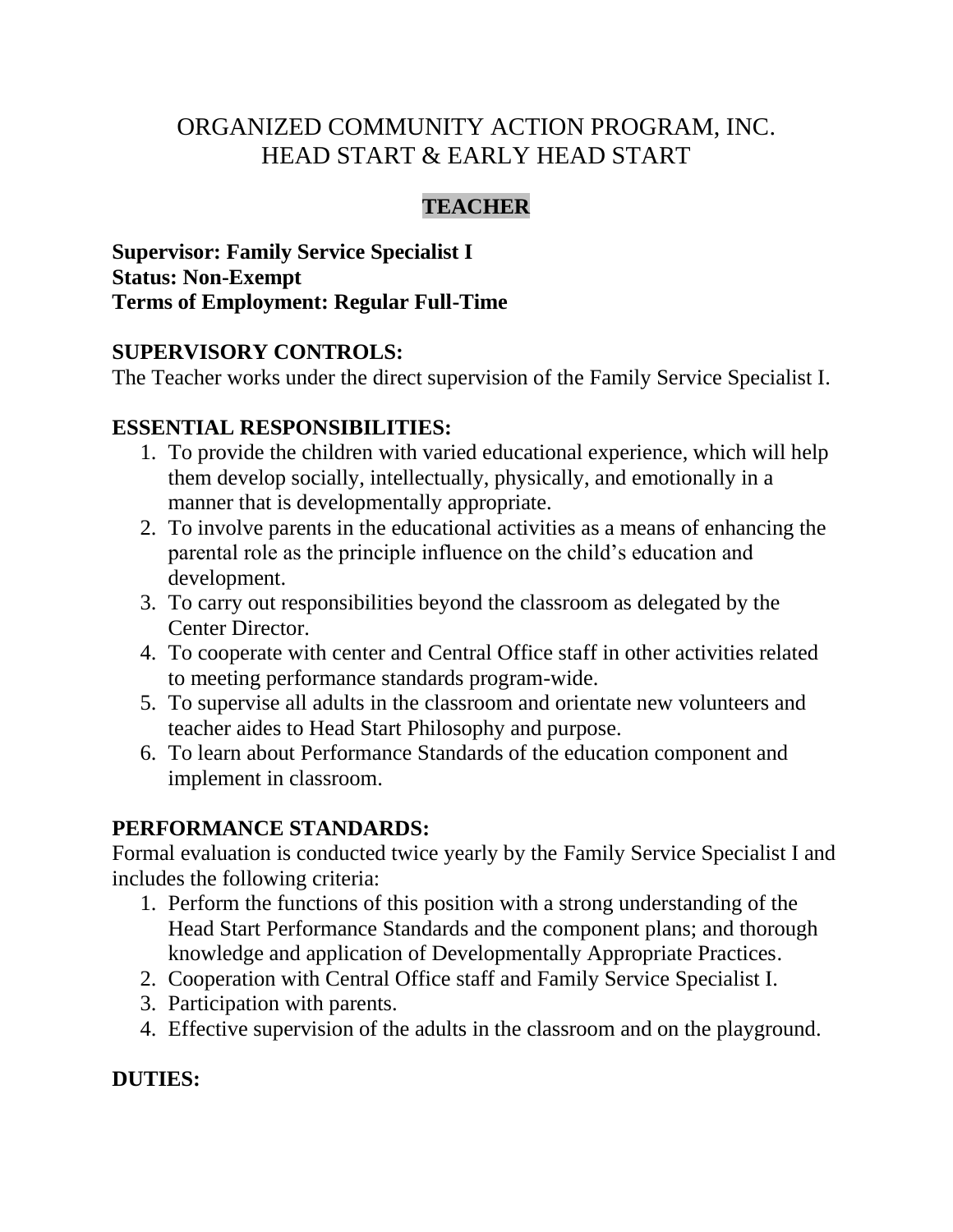- 1. Develops weekly lesson plans and submits to the Center Director for approval weekly.
- 2. Plans and conduct field trips as appropriate.
- 3. Participates in all center meetings as directed.
- 4. Assumes limited non-classroom responsibilities upon the direction of the Family Service Specialist I, including serving on advisory committees at the Central Office level.
- 5. Perform evaluations of staff under supervision.
- 6. Upgrades own knowledge and skills in the field on continuing basis.
- 7. Conducts a minimum of 2 home visits per year and 2 Parent Conferences of every child in the classroom to discuss the child's individual development and progress.
- 8. Maintains individual child records as required by Performance Standards and Minimum Day Care Standards.
- 9. Submits monthly report for first aid supplies to Family Service Specialist I.
- 10.Performs other duties as requested.
- 11.Responsible for classroom in-kind.
- 12.Guide and facilitate activities of the children, including daily activities, field trips, selecting and arranging equipment and materials in the classroom.
- 13.Conducts daily health checks and playground and safety checks.
- 14.Works with Teacher Aide and volunteers to use and develop their skills and abilities in planning and carrying out classroom activities.
- 15.Maintains a safe and healthy classroom environment. Assure that classroom equipment, furniture, materials, and supplies are properly maintained and stored.
- 16.Implements individual children's IEP activities; completing Weekly and Monthly Implementation forms.
- 17.Complete and submit require forms and records in a timely and accurate fashion.
- 18.Complete daily observation notes on enrolled children and completes TS GOLD assessments by deadline.
- 19.Administer developmental screenings (Ages and Stages and EDECA).

# **QUALIFICATIONS:**

- 1. Must have a Bachelor degree or higher in Early Childhood Education or related field will be given preference or at a minimum an Associate degree in Childcare Development in accordance with the Head Start Act.
- 2. Must demonstrate with reference the ability to work with children and families of diverse background.
- 3. Must have documented experience working with children age three to five.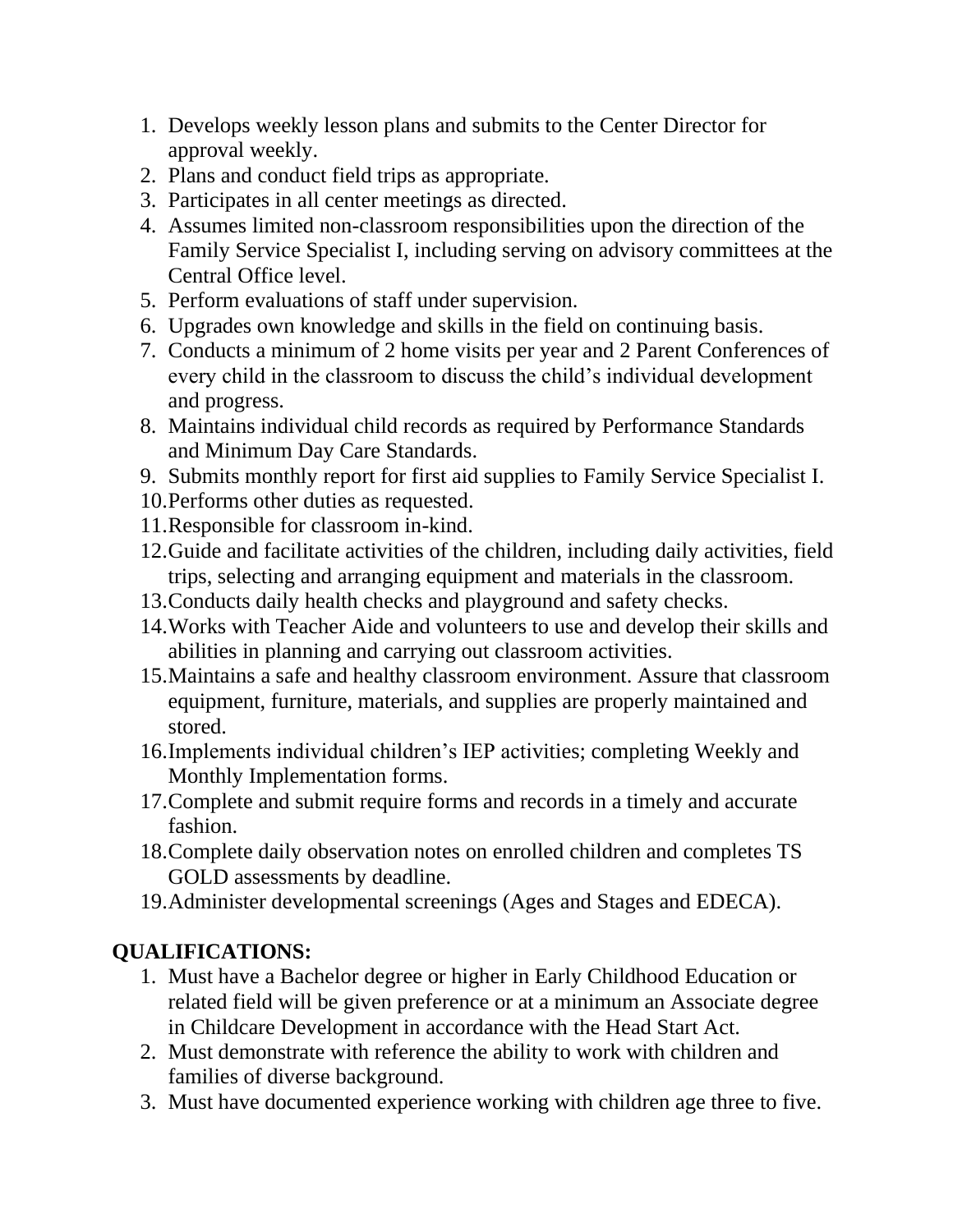- 4. Should have supervisory experience in classroom or day care center.
- 5. Requirements for position include an up-to-date physical and TB test and signed declaration form of violent felonies or denial thereof and proof of education.
- 6. Must be able to pass thorough local, state, and federal criminal checks and child abuse clearance.
- 7. Must have the mental and physical ability to perform job duties.
- 8. Current physical examination and TB screen documentation upon hire.

### **PHYSICAL DEMANDS:**

The physical demands described are representative of those that must be met by an employee to successfully perform the essential functions of this job. Reasonable accommodation may be made to enable individuals with disabilities to perform the essential functions.

While performing the duties of this job, the employee is regularly required to sit; use hands to finger, handle or feel objects, tools, or controls, reach with hands and arms; talk or hear; and taste or smell. The employee frequently is required to walk and stoop, kneel, crouch or crawl. The employee is occasionally required to stand and climb or balance.

The employee must regularly lift and/or move up to 10lbs., frequently lift and/or move up to 50 pounds. Specific vision abilities required by this job include close vision, distance vision, color vision, peripheral vision, depth perception and ability to adjust focus.

## **WORK ENVIRONMENT:**

The work environment characteristics described here are representative of those and employee encounters while performing the essential functions of this job. Reasonable accommodations may be made to enable individuals with disabilities to perform the essential functions.

The noise level in the work environment is usually moderate.

## **NON-DISCRIMINATION POLICY:**

It is the Policy of this Agency to be customer and service oriented and to require employees to treat customers in a courteous and respectful manner at all times.